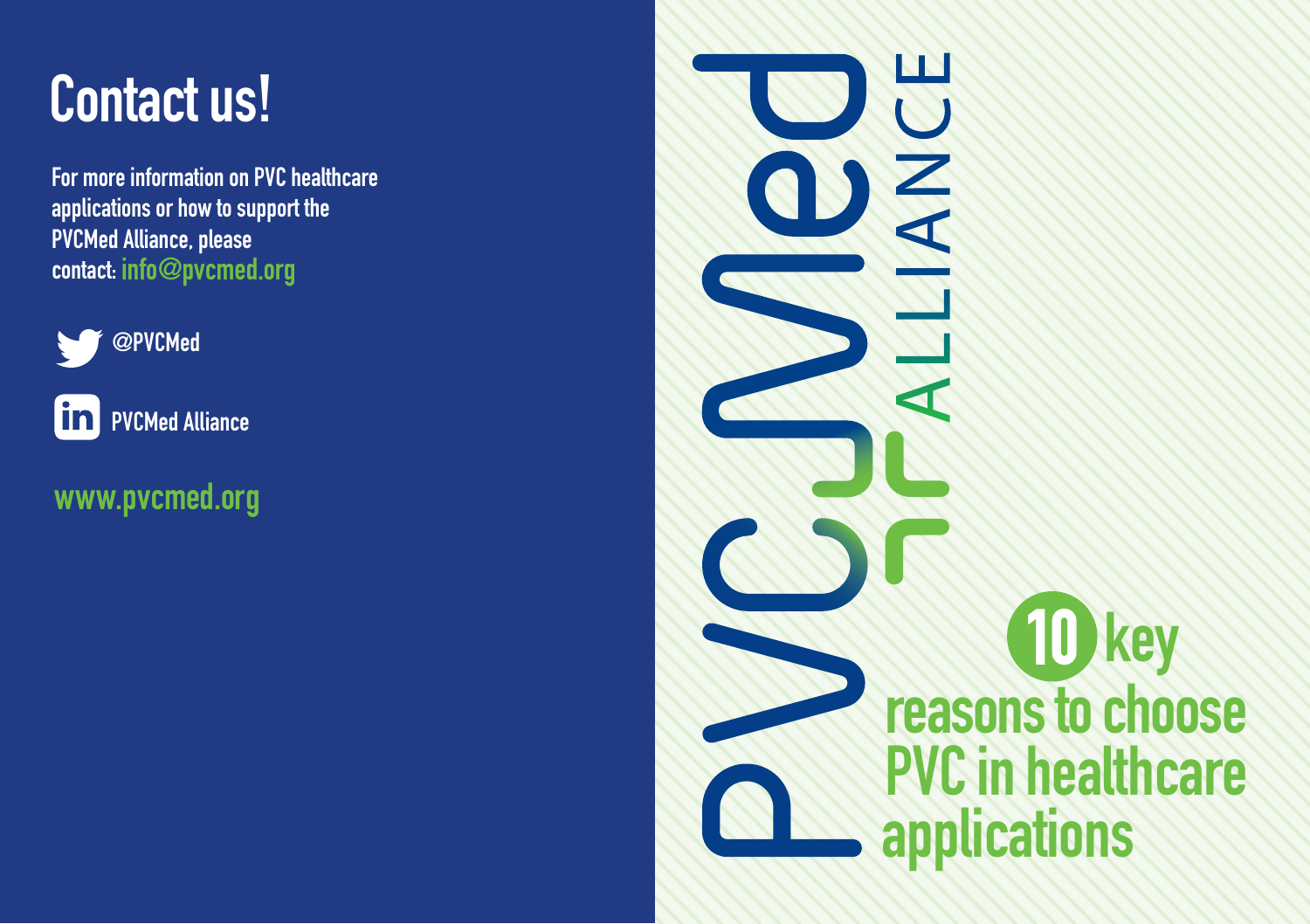

# **High safety**

**PVC, also known as vinyl, has been safely used in disposable medical device applications for over 60 years**

- 1One of the first applications of PVC dates back to the 1950's during the Korean War when PVC blood bags proved to be both safer and more reliable than glass for treating injured soldiers on the battlefield
- 1Stringent European Pharmacopoeia Monographs exist for PVC for use in disposable applications



# **Wide diversity**

#### **PVC is extensively used throughout the healthcare industry including in**

- $\bullet$  Artificial skin in emergency burns treatment
- $\bullet$  Blood and plasma transfusion sets
- $\bullet$  Blood vessels for artificial kidneys
- $\bullet$  Catheters and cannulae
- $\bullet$  Blood bags

**2**

- $\bullet$  Containers for intravenous solution giving sets
- $\bullet$  Endotracheal tubing
- $\bullet$  Feeding and pressure monitoring tubing
- $\bullet$  Seamless flooring, ceiling and wall coverings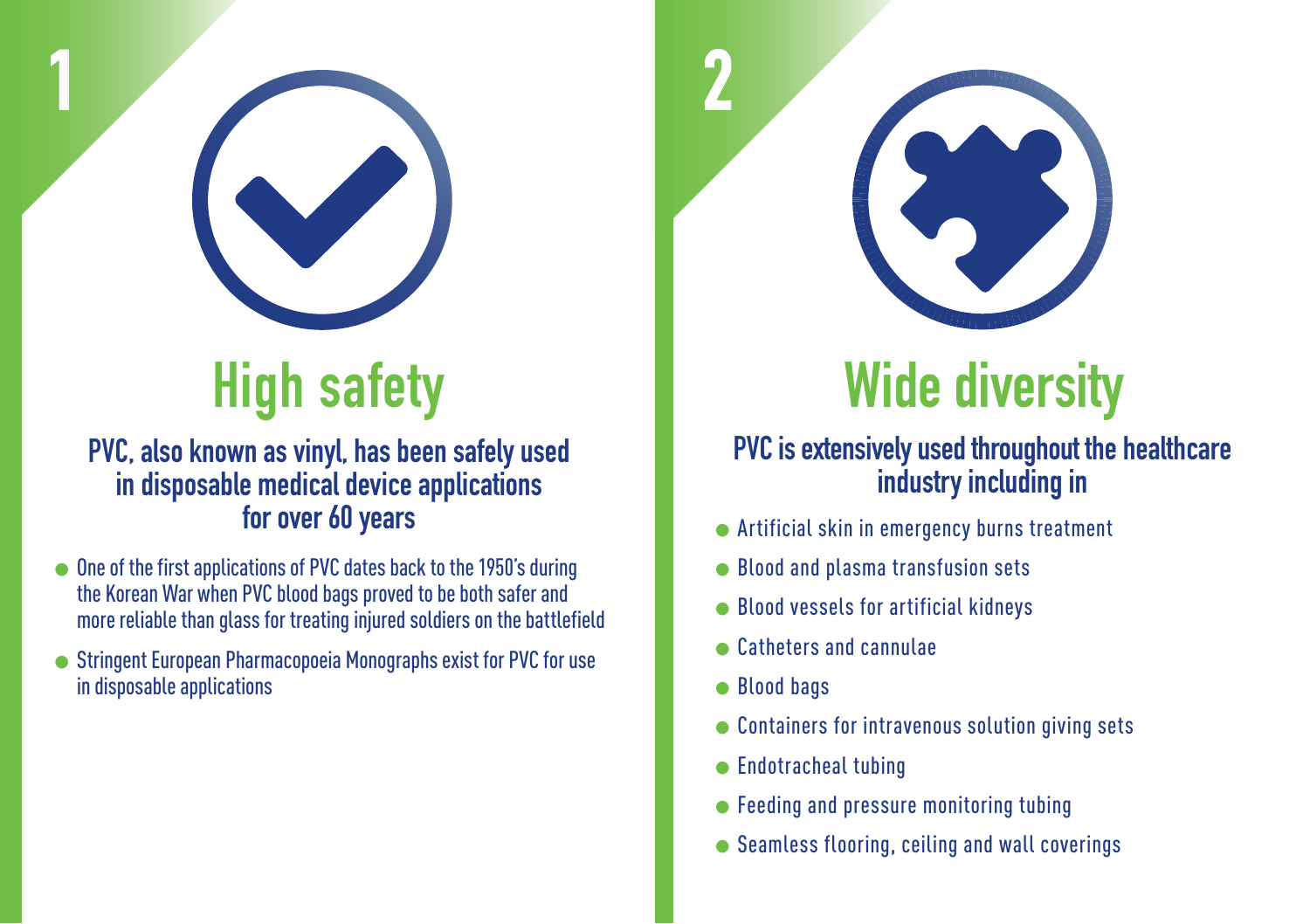

# **The widest range of benefits**

**PVC has made it possible for patients and healthcare professionals to access many medical applications thanks to its** 

- **Biocompatibility**
- **Inertness**
- **Clarity and transparency**
- **Sterilizability**
- 1Flexibility, durability and dependability
- **Compatibility**
- $\bullet$  Ease of processing
- $\bullet$  Affordability
- $\bullet$  Printability
- $\bullet$  Anti-kink
- Non-allergenic
- 1Ease of cleaning and maintaining



### **The best value for money in healthcare**

#### **None of the alternatives to PVC in healthcare offer the same price-performance ratio**

- $\bullet$  The cost of replacing PVC medical devices with alternative materials would equate an annual increase of €300 million per year for the European healthcare industry
- $\bullet$  PVC flooring offers both the lowest initial cost and the lowest cost of ownership compared to some alternative materials over their entire lifetime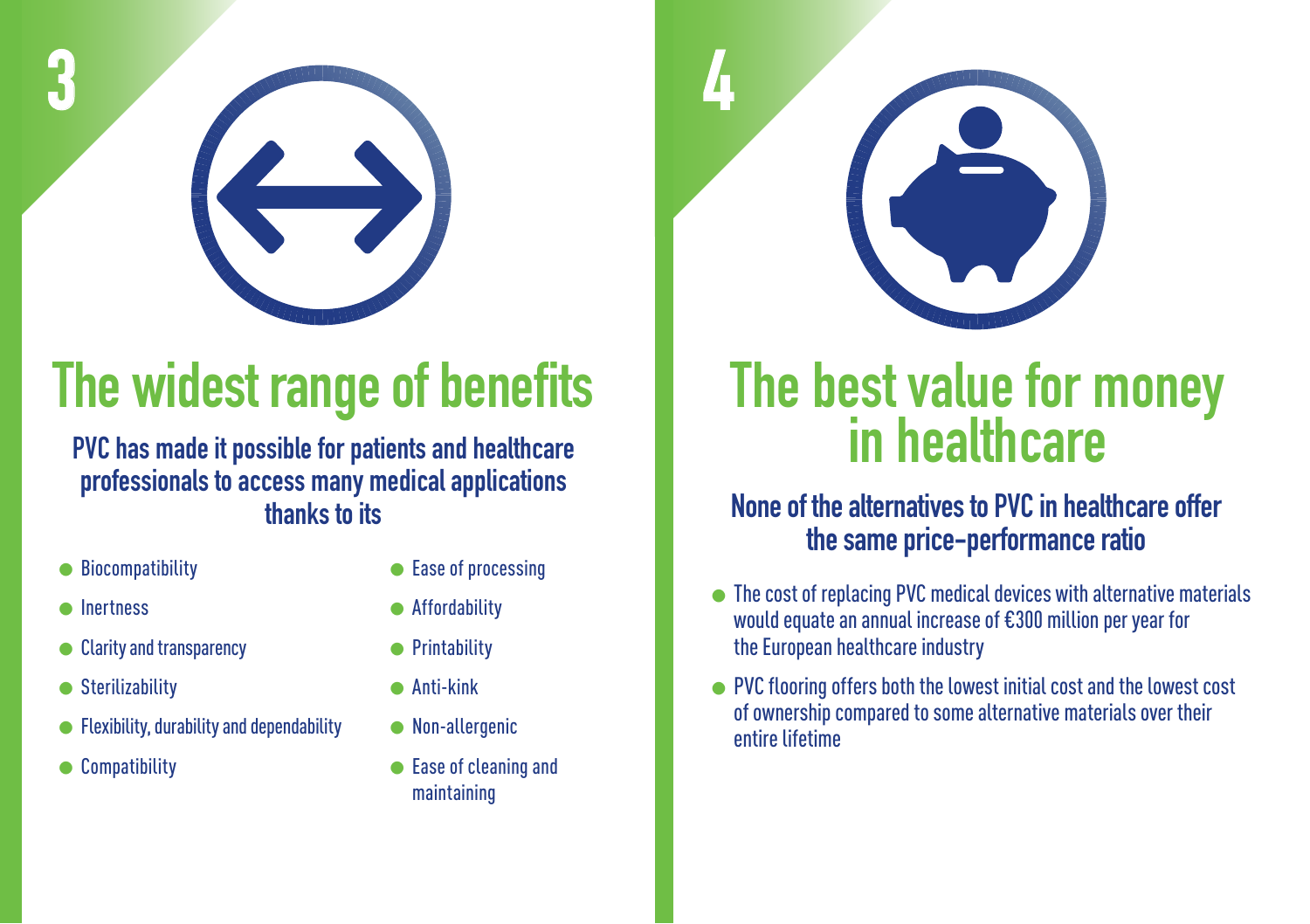

**5**

### **Limitless design capabilities**

### **There are almost infinite design options with PVC**

- 1Complex medical devices made from PVC are simply not achievable in any other single polymer
- 1Thanks to PVC's excellent bonding and sealing properties medical equipment manufacturers can easily bond medical plastic components, thus allowing for sophisticated medical equipment
- 1Vinyl allows architects free rein in and around the hospital including in flooring, ceiling and wall covering



# **Low carbon footprint**

**The magnitude of CO2 emissions for PVC from**  extraction of raw materials to production of the finished **resin is comparatively low. PVC's footprint is equivalent to that of a box of cereals and recycled PVC has an even lower carbon footprint**

 $R$ **Recycled PVC = 0.3Kg CO**  $_{2}$ <sub>equiv</sub>

- $PVC = 1.9KgCO<sub>2equiv</sub> = Frosties(cereals)$
- Stainless steel = 6Kg CO**2equiv**
- $-$  Aluminium =  $10Kq$  CO<sub>2equiv</sub>

\* Value based on mass (1Kg) of product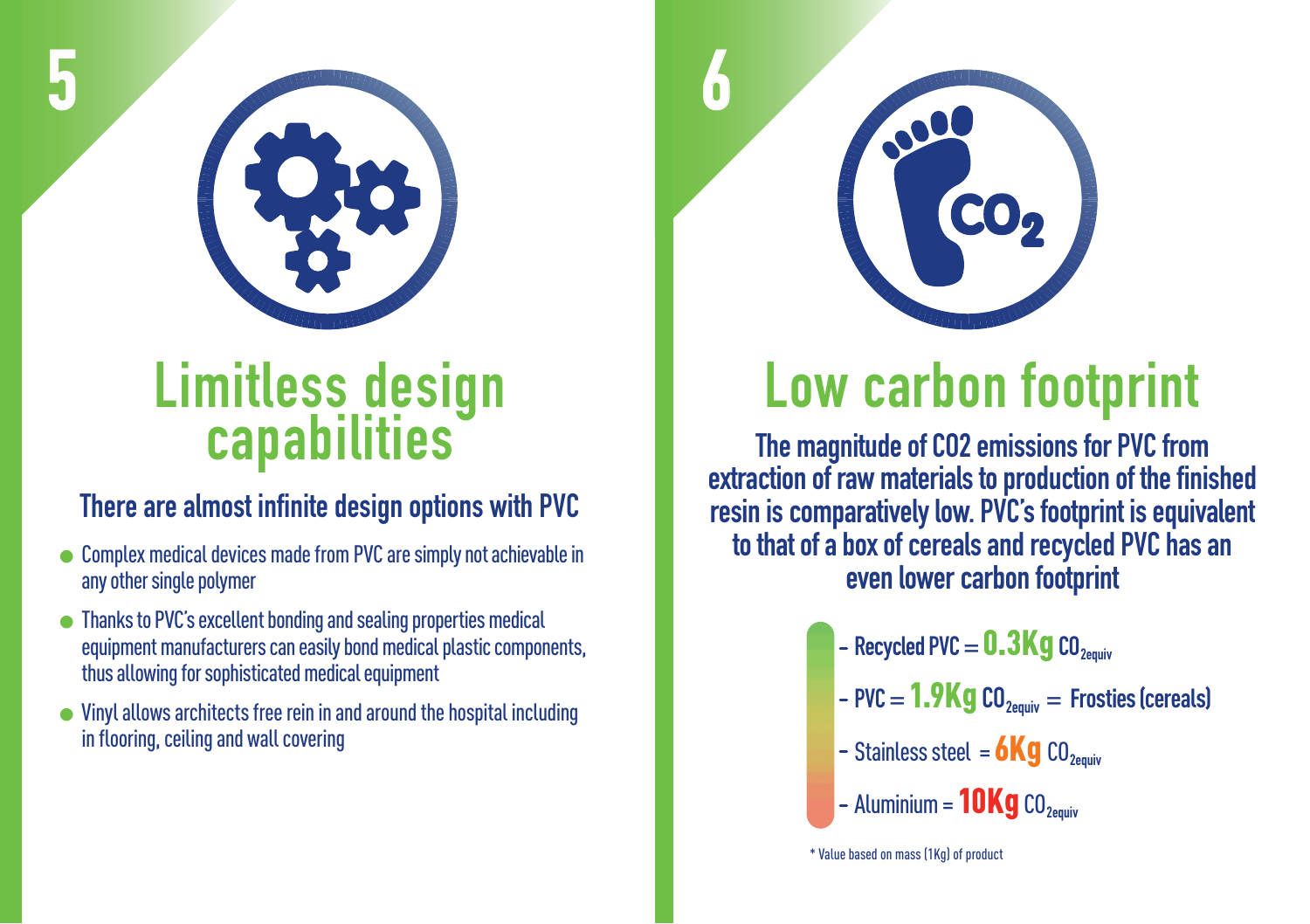

# **Continuous innovation**

**Companies within the PVC value chain have invested in research and innovation and have progressively made available a wide range of plasticisers, such as:**

**O** DEHT

 $\bullet$  ATRC

**• DINCH** 

● TOTM

• DINP

• And many more...

**These are used in a variety of medical applications allowing healthcare professionals to benefit from PVC's unique properties and performances.**



**8**

43%oil /natural gas 57% salt Vinyl **+ = Less fossil fuel ...than all other commodity plastics**